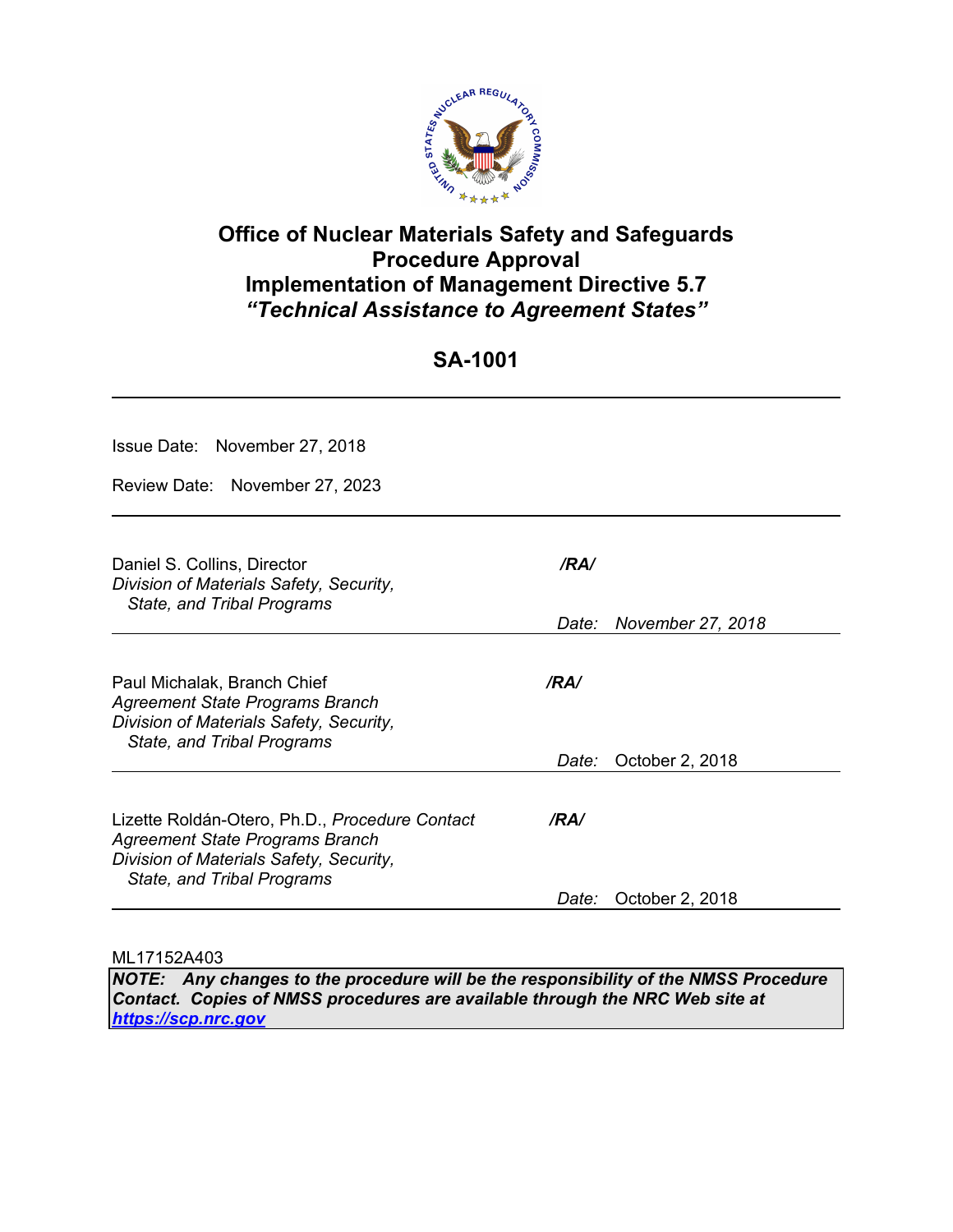

## **I. INTRODUCTION**

This document describes the process for implementing the U.S. Nuclear Regulatory Commission (NRC) Management Directive (MD) 5.7, "Technical Assistance to Agreement States." This procedure replaces Handbook 5.7.

#### **II. OBJECTIVE**

- A. Provide guidance to NRC and Agreement State management and staff on the submission and review of requests for NRC technical assistance.
- B. Establish guidance to determine how the NRC will provide routine, special, or programmatic technical assistance to Agreement States.

#### **III. BACKGROUND**

Technical assistance to Agreement States may be provided through a formal technical assistance request (TAR). TARs should be submitted from an Agreement State to the Office of Nuclear Materials Safety and Safeguards (NMSS) Director of the Division of Materials, Safety, Security, State, and Tribal Programs (MSST); or the appropriate Regional Director of the Division of Nuclear Materials Safety (DNMS) using the form in Appendix A. This procedure should not be used to process TARs between NMSS and the NRC regional offices or between NMSS divisions.

#### **IV. ROLES AND RESPONSIBILITIES**

A. Director, NMSS

Implements the review of TARs from Agreement States through the Director, MSST.

- B. Director, MSST
	- 1. Coordinates with the appropriate NMSS division or NRC regional office to ensure the technical assistance is consistent with Commission policy as outlined in MD 5.7.
	- 2. Coordinates any recommendations on the requests and provides the agency response to the Agreement State, as appropriate.
	- 3. Ensures that appropriate NMSS division and NRC regional offices have an opportunity to provide input into the development of the response to the request.
- C. Director, DNMS
	- 1. Advises the Director of MSST and other affected offices of initial inquiries from Agreement States about technical assistance.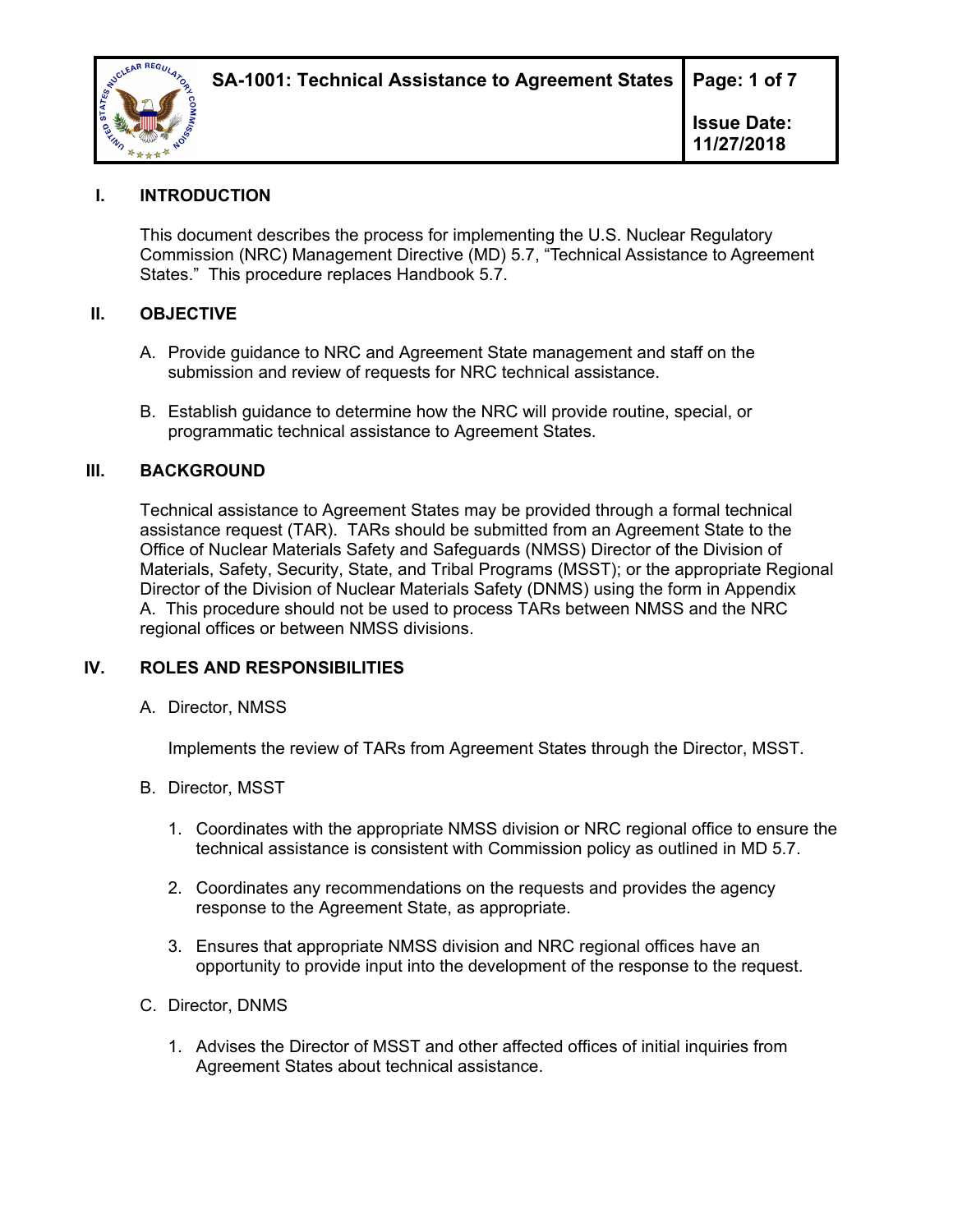

- 2. Evaluates the ability of their respective NRC regional office to respond to TARs from Agreement States and provides this information to NMSS.
- 3. Participates in meetings with Agreement State officials as required to clarify the TAR and to ensure a timely and appropriate response to the request.
- 4. Approves and provides the requested assistance in the timeframe agreed upon by the NRC regional office providing the assistance and the Agreement State.
- 5. Obtains clarification either orally or in writing from the Agreement State when additional clarification of the request is necessary and prepares correspondence confirming the agreed-upon technical assistance (the lead NRC regional office responding to the TAR is most often the office reviewing the initial inquiry).
- 6. Ensures that neither the NRC nor its contractors and/or consultants will act in a decision-making capacity on behalf of an Agreement State when providing technical assistance or responding to a request for technical assistance from an Agreement State.
- D**.** Director, NMSS Division of Decommissioning, Uranium Recovery, and Waste Programs; Directors, Regional Divisions of Nuclear Materials Safety; and Director, NMSS Division of Spent Fuel Management

Coordinates responses to TARs that fall under their area(s) of expertise with the Director, MSST. Examples include but are not limited to: 1) Financial assurance reviews, 2) Dose assessments for decommissioning, 3) Reviews of decommissioning documents, and 4) Uranium recovery reviews (e.g., licensing and inspections).

- E. Chief, Agreement States Programs Branch
	- 1. Reviews technical assistance requests to ensure that the requests contain:
		- (a) Sufficient information to enable the NRC to provide adequate technical response to the issues addressed in the Agreement State's TAR, such as an evaluation of the issue and, if appropriate, a proposed resolution.
		- (b) Evidence that the Agreement State had pursued alternative means of addressing the issue on its own, including attempting to obtain assistance from other agencies within the State or Commonwealth, other Agreement States, or independent organizations such as the Organization of Agreement States (OAS), the Conference of Radiation Control Program Directors (CRCPD), or procuring consultants or contractors.
	- 2. Plans, schedules, and arranges meetings with the Agreement State to coordinate the assistance.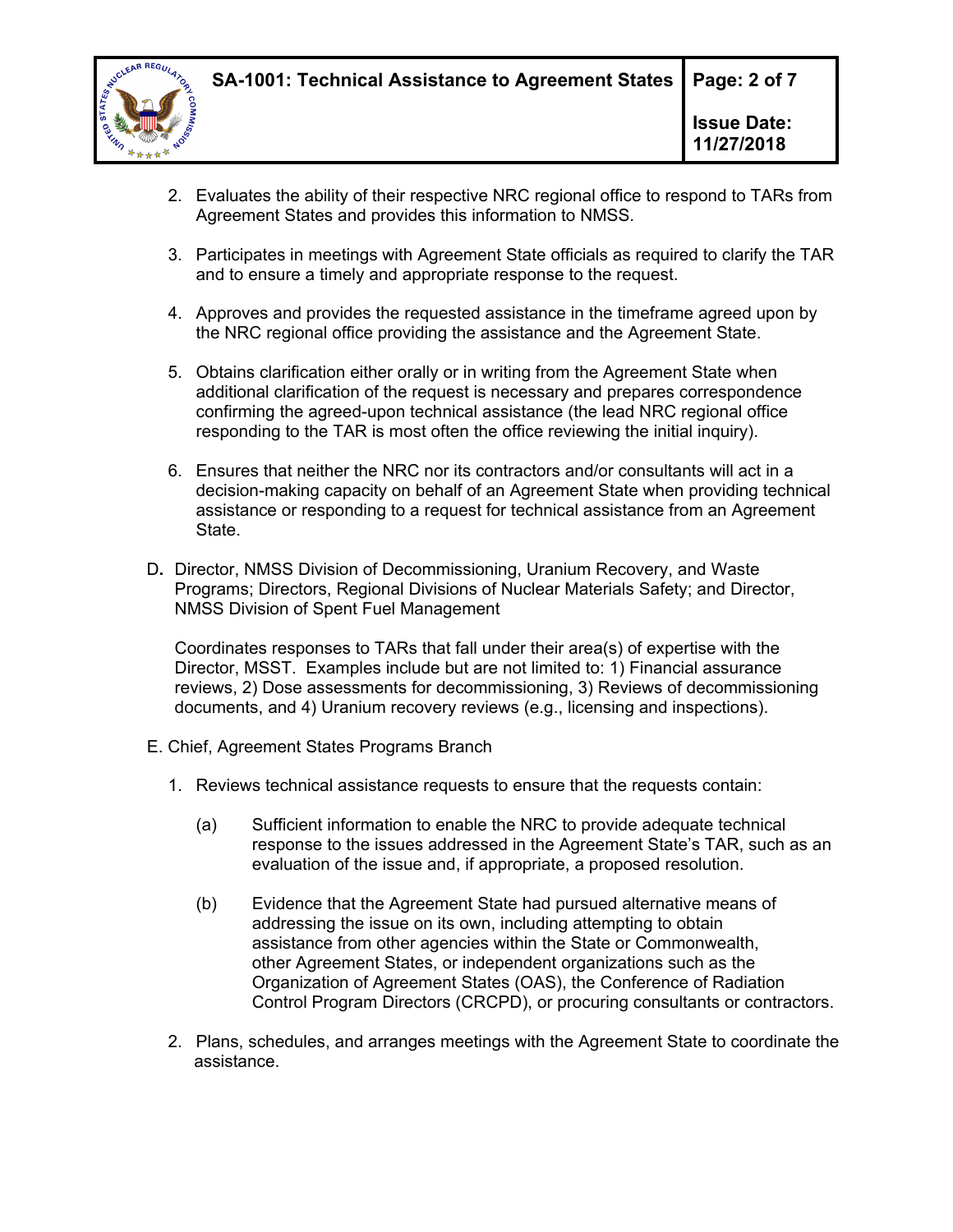

F. Chief, Medical Safety and Events Assessment Branch (MSEB)

Coordinates responses to TARs that fall under MSEB area(s) of expertise with the Director, MSST. In addition, evaluates the request and reviews the charter submitted from an Agreement State to use an NRC medical consultant to evaluate medical events in their State.

G. Chief, Source Management and Protection Branch (SMPB)

Coordinates responses to TARs that fall under SMPB area(s) of expertise with the Director, MSST.

## **V. REQUEST FOR TECHNICAL ASSISTANCE FROM AGREEMENT STATES**

The NRC provides three types of technical assistance to Agreement States: routine, special, and programmatic. Provided below are descriptions and examples of the three types of technical assistance as well as the process to request the technical assistance.

- A. Routine Technical Assistance
	- 1. Routine technical assistance is provided as part of the NRC's daily interaction with Agreement States. This assistance may include, but is not limited to, requests for and the sharing of information regarding licensing, compliance, security, and enforcement activities.
	- 2. Examples of routine technical assistance include requests for and the sharing of information on licensing, inspection, security, and enforcement activities. The information could include the clarification of NRC policy and guidance such as regulations, NUREG-series reports, regulatory guides, sealed source and device (SS&D) technical specifications, or licensing and inspection guidance. An Agreement State may make an inquiry regarding its interpretation and implementation of a specific regulation and whether the NRC would interpret the equivalent NRC regulation in a similar manner.
	- 3. Routine technical assistance requests can include the NRC staff performing confirmatory reviews of portions of completed Agreement State technical assessments, on a case-by-case basis, when resources are available. For example, an Agreement State may have completed an SS&D review that identified atypical uses, designs, and/or applications. The Agreement State may share the completed review with the NRC and may ask if the NRC has any previous experience with the unusual specifications, or an Agreement State may ask the NRC to perform a confirmatory review of the Agreement State's results regarding the unusual specification.
	- 4. Given the typically informal nature of routine technical assistance (i.e., a regular part of the NRC's day-to-day interaction with Agreement States), a formal request for routine technical assistance is not required. However, an Agreement State has the option to submit a formal request in either an e-mail or in a letter to the appropriate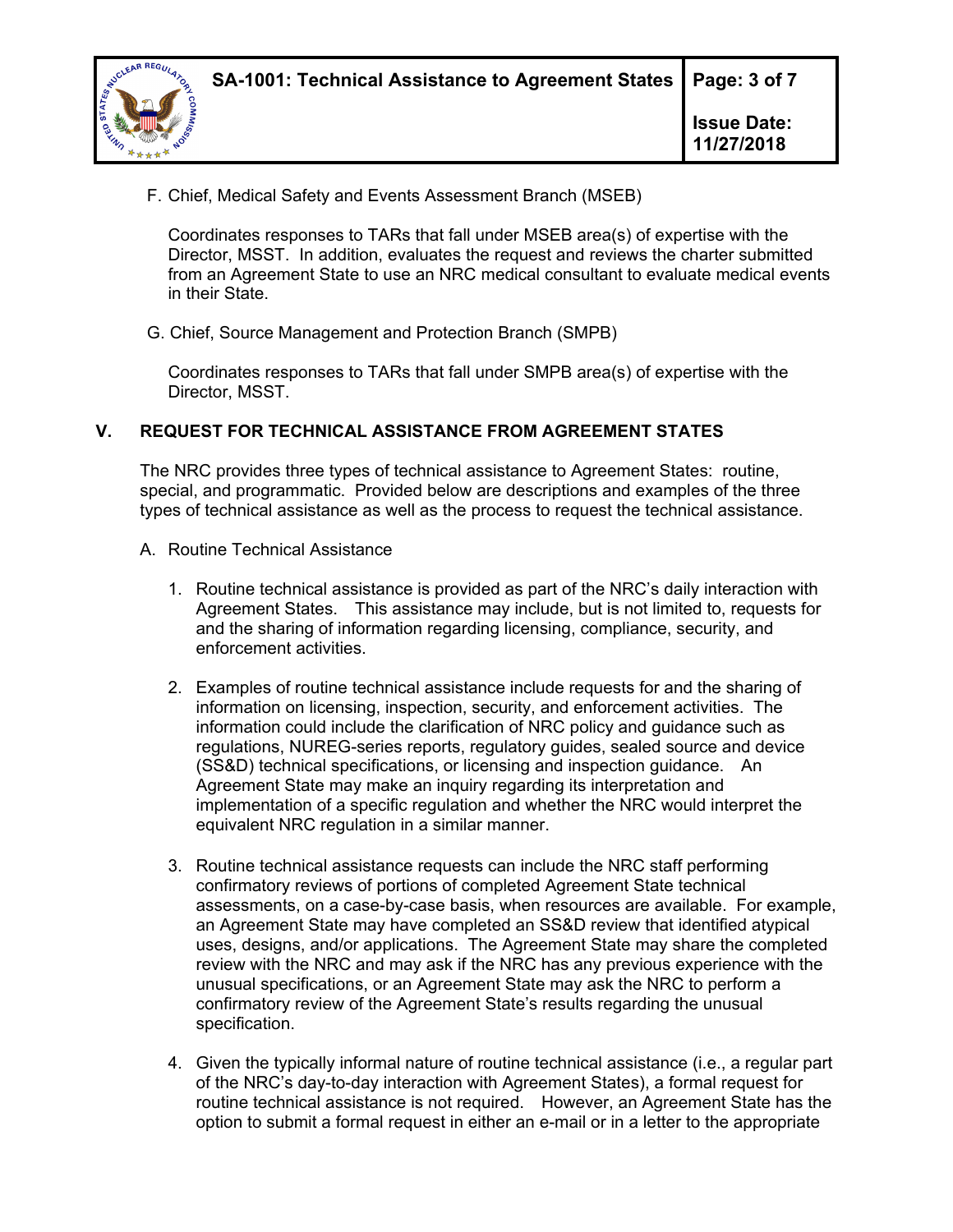

NRC regional office. The request may also be sent to the Director of MSST using Appendix A.

- B. Special Technical Assistance
	- 1. Special technical assistance involves assistance from NRC staff or medical consultants above the routine level of interaction with Agreement States. These requests may require specific assignment of NRC staff or consultants for a specified period and/or for a specific job.
	- 2. Special technical assistance may be requested when the Agreement State does not have the special technical expertise that is required to address a particular need, or when an Agreement State is experiencing a temporary constraint on resources. A request for special technical assistance could involve the NRC licensing and inspection staff conducting independent licensing and inspection activities for the Agreement State, for a specified period and/or for a specific job. Such assistance may also include the services of an NRC medical consultant.
	- 3. Special technical assistance to an Agreement State will be provided on a case-bycase basis when the NRC believes that such assistance is necessary. The provision of such assistance will be based on the availability of NRC staff resources and any assistance may be cost-reimbursable, with the exception described in B.6. of this section.
	- 4. Special technical assistance requests should be made directly to the Division Director of MSST. The Director of MSST will coordinate with the appropriate NMSS division or NRC regional office to designate and determine the level of assistance the NRC will provide for the special TAR.
	- 5. An Agreement State should use the form in Appendix A, "Technical Assistance Request," to request NRC special technical expertise assistance. The form should be certified by an Agreement State manager (radiation control program director, agency head, or other equivalent manager) that the necessary resources or technical expertise is not available within the Agreement State. The Agreement State should state the specific assistance (specify period and/or specific job) requested, action requested, recommended actions and alternatives, and any background documentation. Evidence that the Agreement State made a reasonable effort to pursue alternative means of addressing the issue on its own should be provided. A reasonable effort can include attempting to obtain assistance from other agencies within the State, other Agreement States, or independent organizations, such as the OAS, the CRCPD, or procuring contractors or consultants.
	- 6. An Agreement State may request the use of an NRC medical consultant to evaluate a medical event in their State. The request should be submitted to NMSS/MSST/MSEB by selecting the "Special" and "Medical" boxes on the form in Appendix A. The Agreement State will also develop a draft charter and submit it to the NRC for review. The charter will be reviewed to ensure that it is consistent with Inspection Manual Chapter (IMC) 1360, "Use of Physician and Scientific Consultants in the Medical Consultant Program." The request, including the charter, will be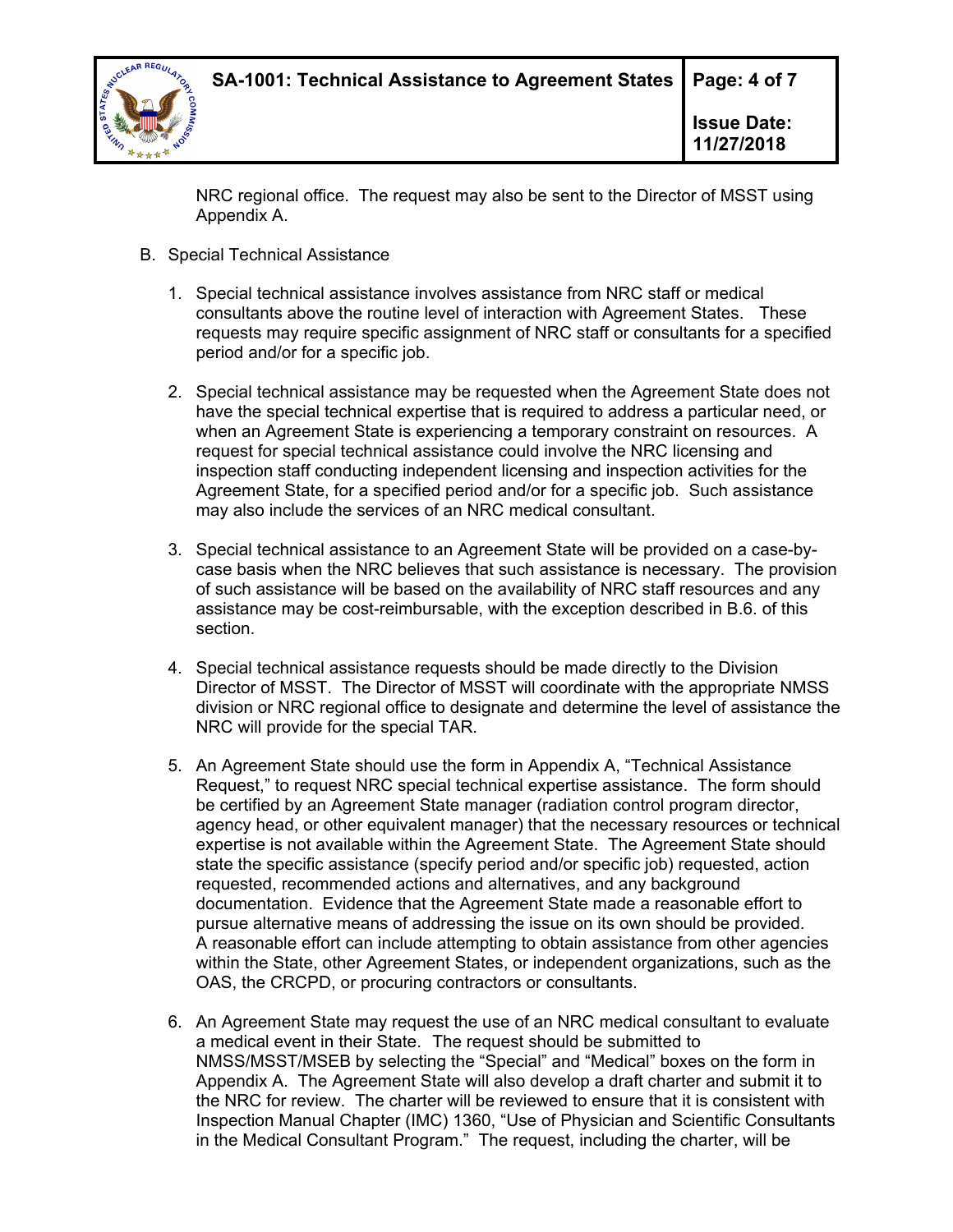**SA-1001: Technical Assistance to Agreement States | Page: 5 of 7** 



 $\overline{a}$ 

**Issue Date: 11/27/2018** 

evaluated by the MSEB Branch Chief in accordance with the policy section in IMC 1360. If the submission is found to be adequate, MSEB will send the request to the MSST Director for approval. If it is approved, MSEB will send the request to the medical consultant. The Agreement State will share the medical consultant final report with the NRC for NRC records and update the event in the NRC's Nuclear Material Events Database.

Although the NRC does not have statutory authority to fund Agreement State programs, the use of the medical consultant may be offered to the Agreement State at no additional cost, provided the Agreement State include evidence that it pursued reasonable effort to address the medical issue using alternative means. Evidence of a reasonable effort can include evaluating whether the State: (1) has available medical staff in other State agencies to address the issue, (2) can procure the assistance of medical staff outside its agency to address the issue using State funds, and (3) has evaluated the availability of medical staff from other agencies (e.g., OAS, CRCPD, or another Agreement State). The Agreement State's alternative means of addressing the issue on its own should be provided in the form of a written statement or affirmation as an attachment to the "Technical Assistance Form" in Appendix A and should include a statement confirming that the Agreement State does not have the funds to reimburse the NRC for use of the consultant.

- C. Programmatic Technical Assistance
	- 1. Programmatic technical assistance may be necessary if the need is identified through the Integrated Materials Performance Evaluation Program (IMPEP) process.1 IMPEP reviews may identify programmatic issues in an Agreement State program that impact resources such as staffing, funding, and equipment, and, as a result, impact the Agreement State's ability to maintain a program that is adequate and compatible with NRC's materials program.
	- 2. If programmatic issues are identified in an IMPEP review with regard to the adequacy of license reviews, inspection performance, or response to incidents and allegations, it may be necessary for an Agreement State to request technical assistance. Under such circumstances, an Agreement State may request NRC technical assistance through the process described above in Section B of this procedure, "Special Technical Assistance."
	- 3. Direct technical assistance to an Agreement State in these circumstances will be conducted on a case-by-case basis when the NRC believes that assistance is necessary because of a lack of adequate resources and to ensure adequate protection of the public health and safety. The provisions of assistance will be based on the availability of NRC staff resources and any assistance may be costreimbursable.

 $1$  The IMPEP process, under which the NRC conducts a performance review of each NRC region and Agreement State on a periodic basis, is described in Management Directive 5.6, "Integrated Materials Performance Evaluation Program (IMPEP)." See also the Agreement State Program Policy Statement.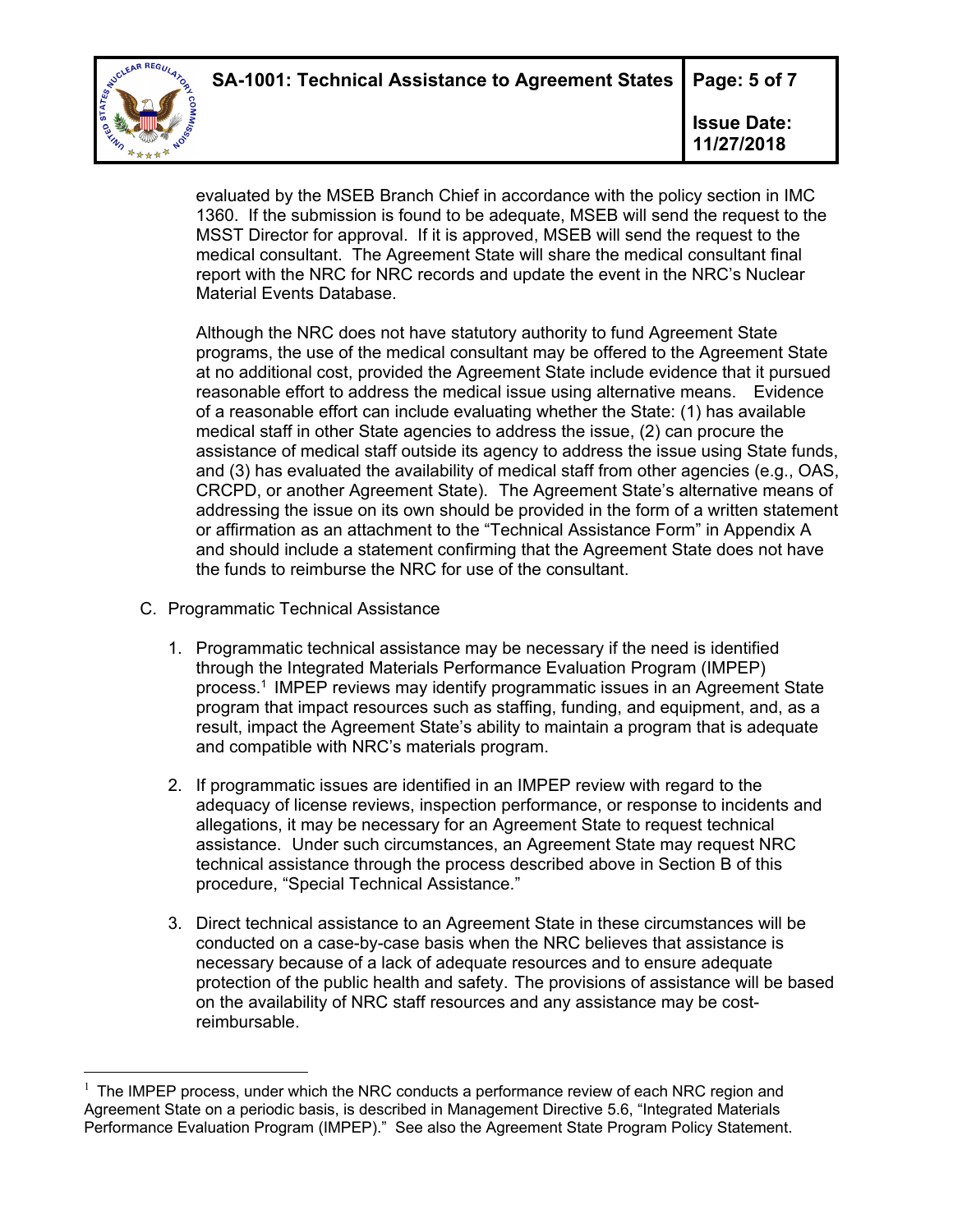

- 4. In providing programmatic technical assistance to Agreement States, the NRC will concentrate its resources on those areas that an Agreement State may not be able to address through its own expertise or contractual support for its program. This assistance may involve support in the licensing or inspection aspects of the Agreement State's regulatory program.
- 5. Programmatic technical assistance may also include an Agreement State request for specific training as a result of an IMPEP review. In this case, the assigned NMSS division will coordinate with the Regional State Agreement Officer for the scheduling of the training. The availability of staff resources will be considered in NRC's decision to provide such assistance.
- 6. Nothing in this section shall be construed as affecting the authority of any Agreement State. All regulatory decisions remain the responsibility of the Agreement State.

## **VI. APPENDICES**

Appendix A – Technical Assistance Request Form

## **VII. REFERENCES**

#### *Nuclear Regulatory Commission Documents*

Commission Policy Statements—

Criteria for Guidance of States and NRC in Discontinuance of NRC Regulatory Authority and Assumption Thereof by States through Agreement (46 FR 7540, January 23, 1981, as amended by policy statements at 46 FR 36969, July 16, 1981, and 48 FR 33376, July 21, 1983).

Agreement State Program Policy Statement (82 FR 48535, October 18, 2017)

Management Directive 5.6, "Integrated Materials Performance Evaluation Program (IMPEP)."

Inspection Manual Chapter 1360, "Use of Physicians and Scientific Consultants in the Medical Consultant Program"

#### *United States Code*

Atomic Energy Act of 1954, as amended (42 U.S.C. 2011 et seq.).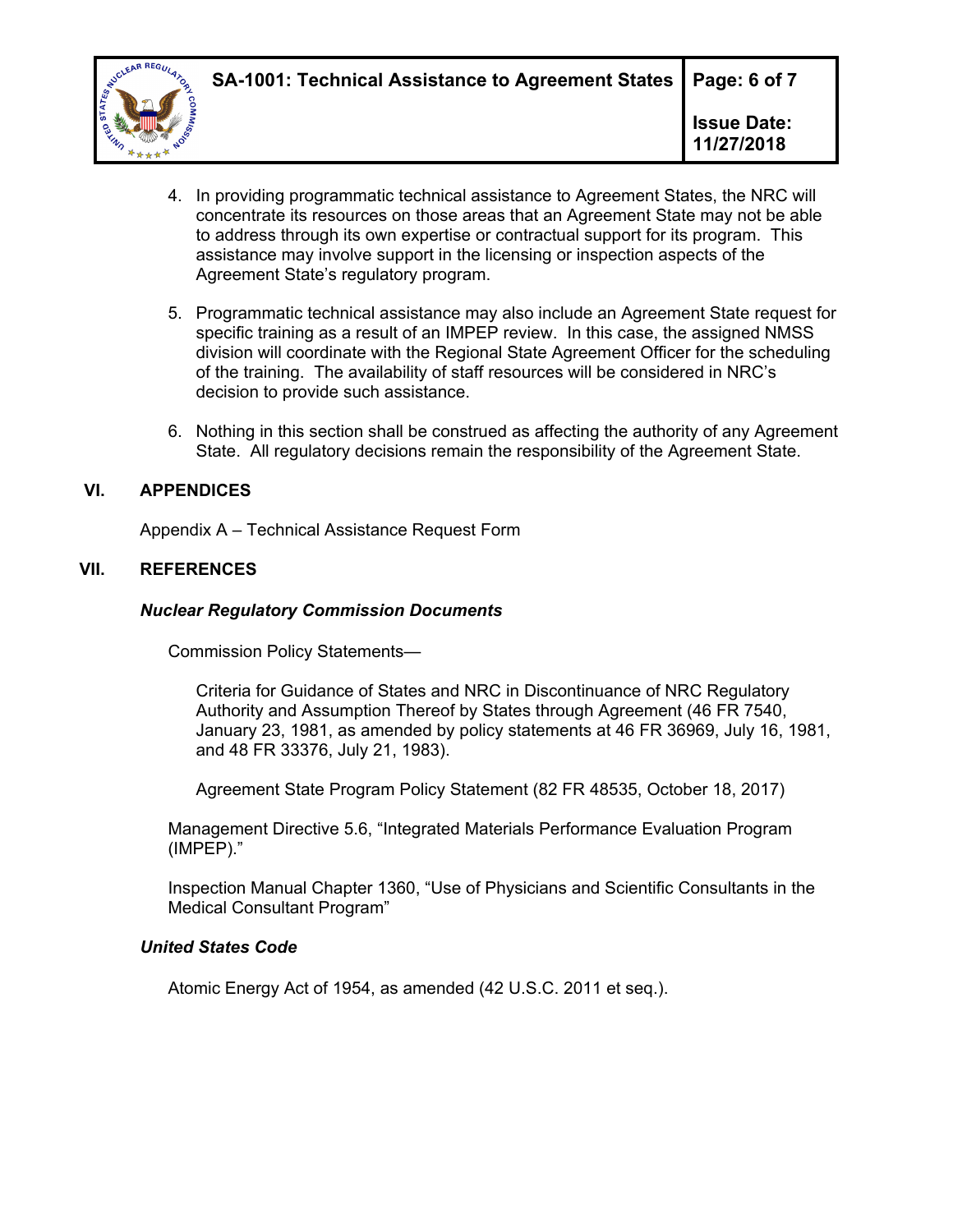

# **VIII. ADAMS REFERENCE DOCUMENTS**

For knowledge management purposes, all previous revisions of this procedure, as well as associated correspondence with stakeholders, that have been entered into the NRC's Agencywide Document Access Management System are listed below.

| No. | Date     | <b>Document Title/Description</b> | Accession Number |
|-----|----------|-----------------------------------|------------------|
|     | 03/28/13 | MD and Handbook 5.7               | ML13346A889      |